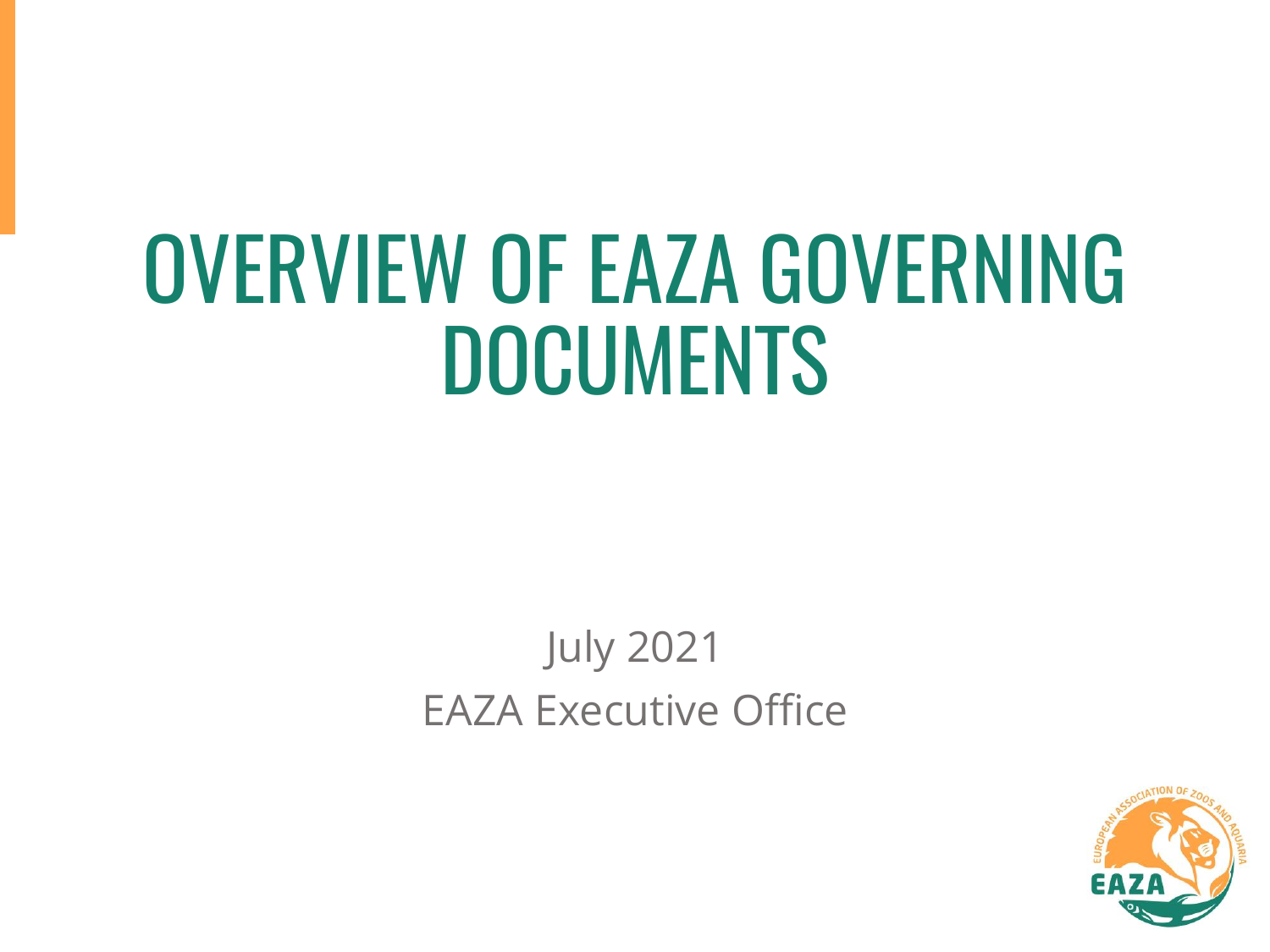## INTRODUCTION

This set of slides provides an overview of the variety of governing documents of EAZA, all of which are available at <http://www.eaza.net/about-us/eazadocuments/>

It presents a simple structure for how these documents relate to each other and the scope of each type of document.

EAZA strives to agree on the terminology used for different categories of documents:

- Codes and Standards (mandatory except where otherwise clearly indicated within them)
- Guidelines (EAZA strongly recommends Members to follow)
- Statements (EAZA's view on a topic. Members should support this position but might not be able to implement it in their. institution due to legislative and/or cultural differences)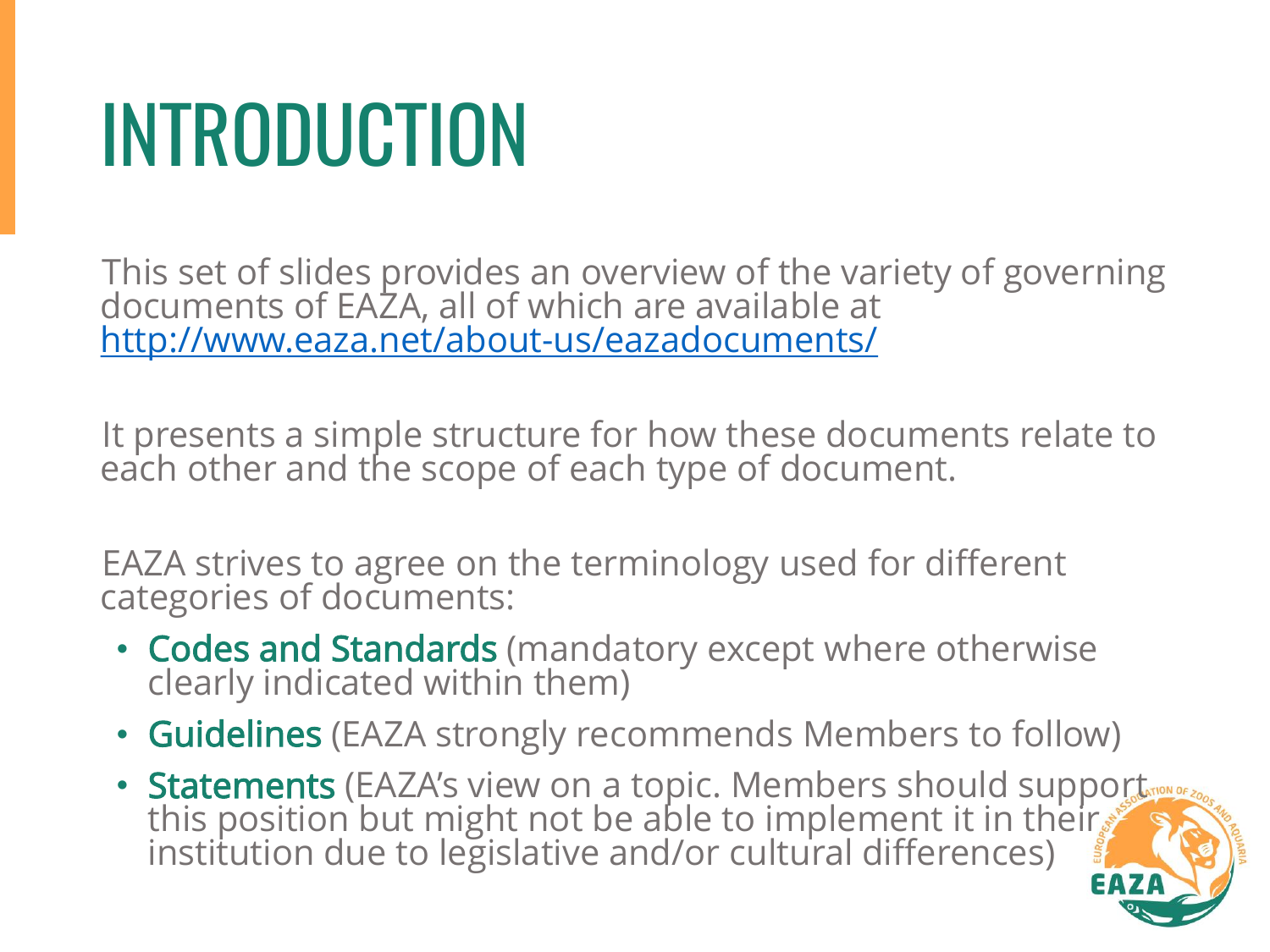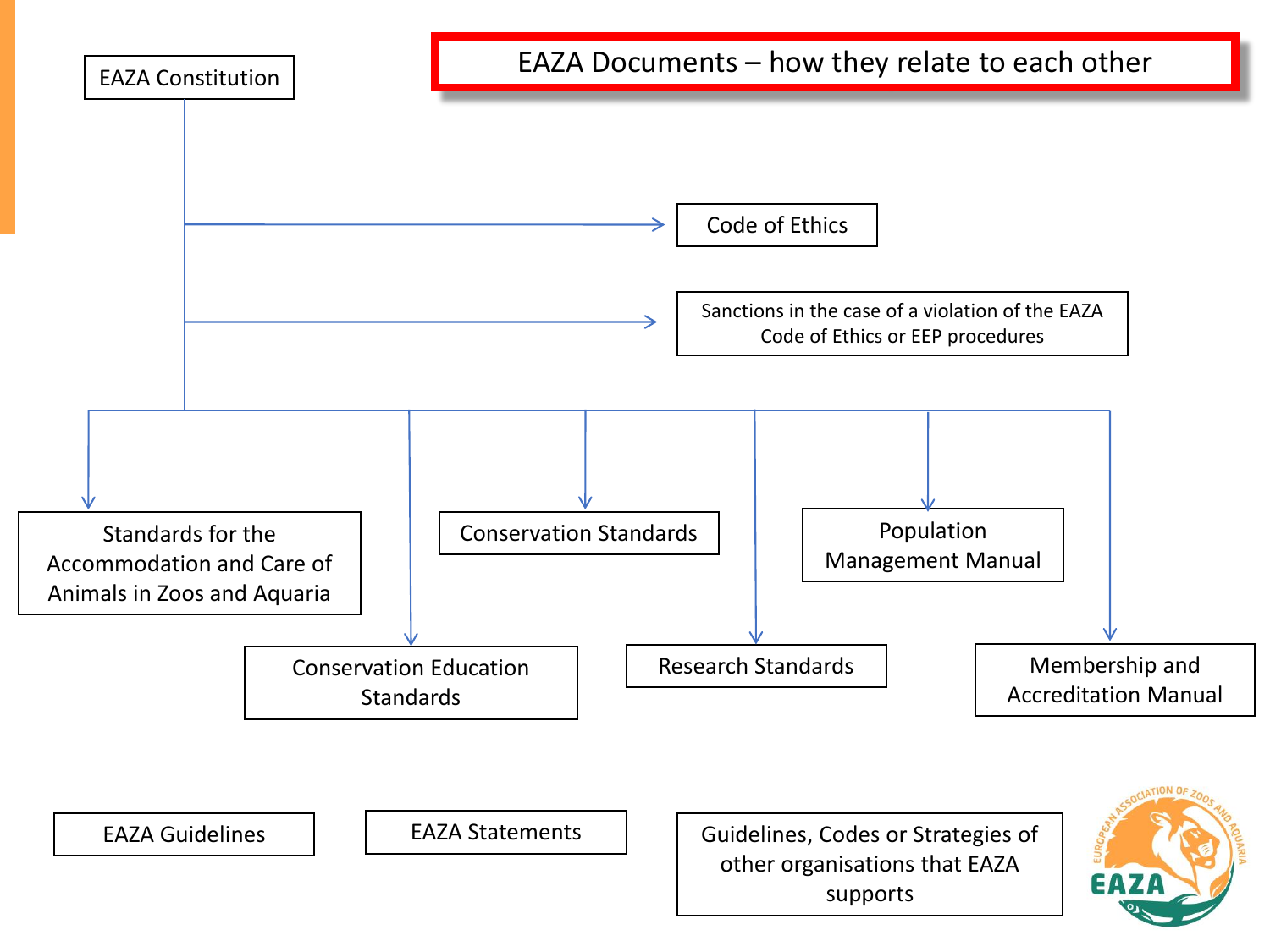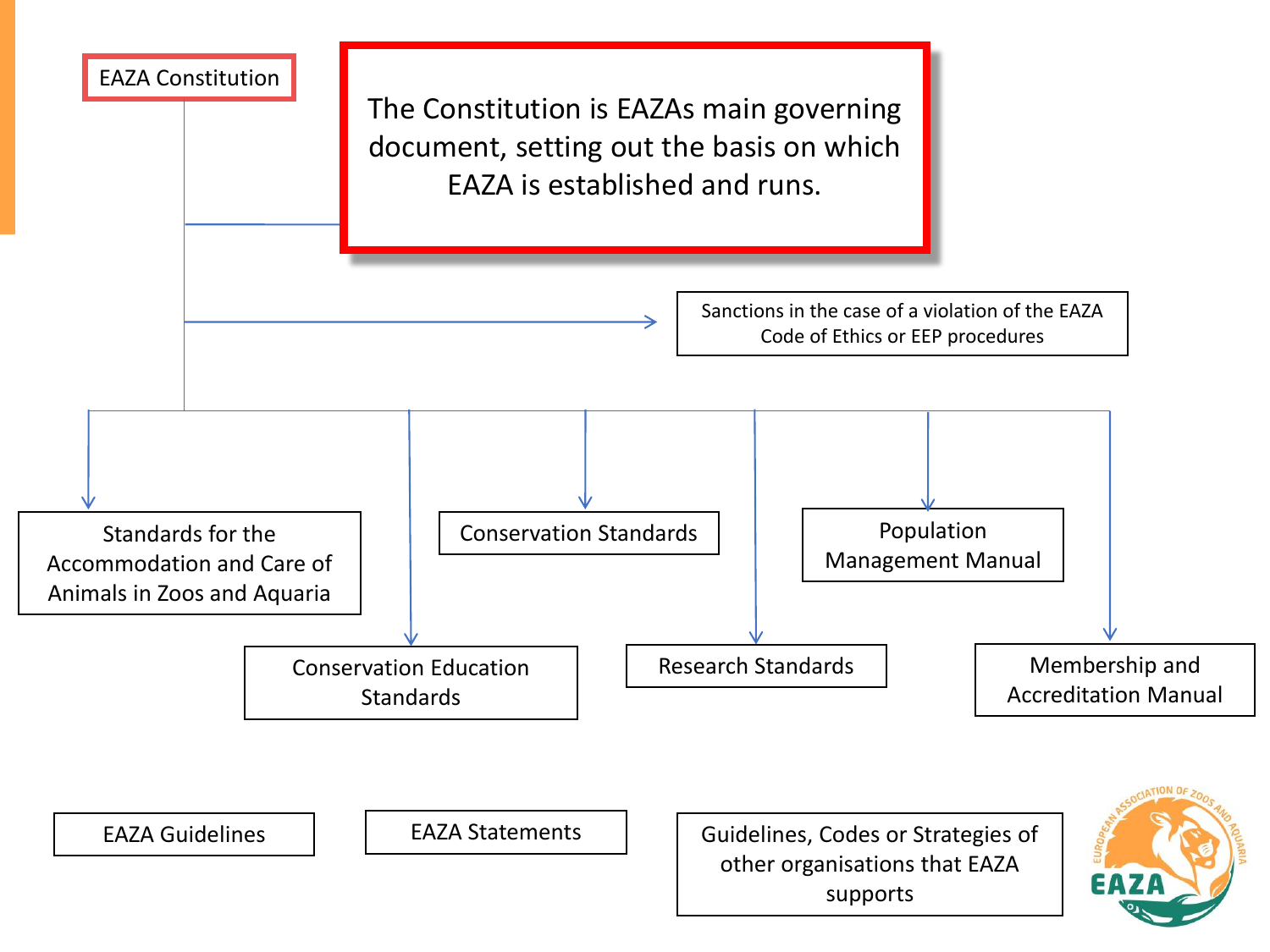The Constitution states: Council shall define further rules of conduct in the form of the EAZA Codes to which the members are bound both among themselves and vis-à-vis third parties.

The Code of Ethics outlines what EAZA members must do and how they must behave.



Sanctions in the case of a violation of the EAZA Code of Ethics or EEP procedures

Code of Ethics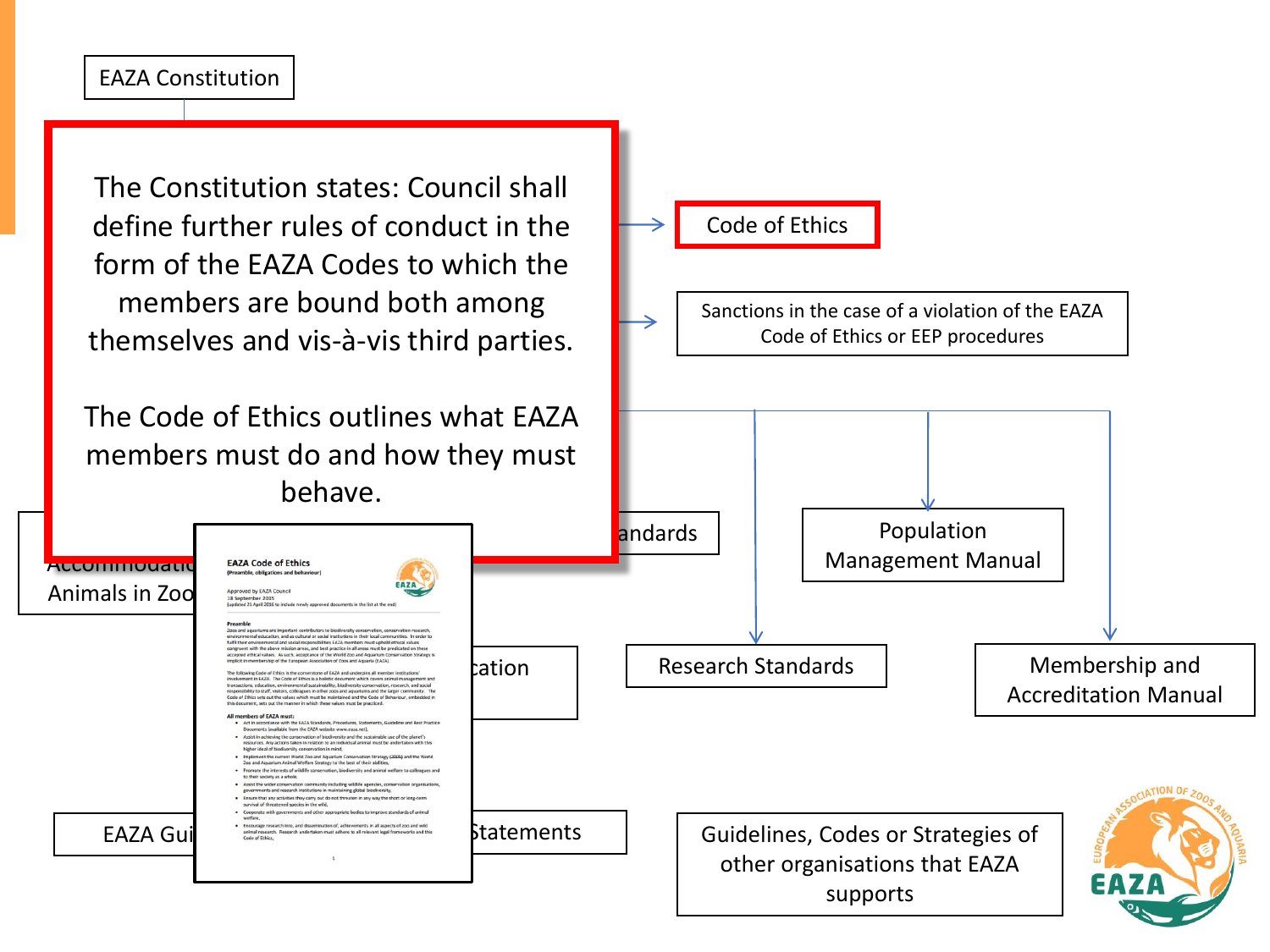| <b>EAZA Constitution</b>       |                                                                                                                                                                                                                                                                            |  |  |  |  |  |  |  |
|--------------------------------|----------------------------------------------------------------------------------------------------------------------------------------------------------------------------------------------------------------------------------------------------------------------------|--|--|--|--|--|--|--|
|                                | The Code of Ethics also references documents from the International<br>Union for the Conservation of Nature (IUCN) and the World Association of<br>Zoos and Aquariums (WAZA).                                                                                              |  |  |  |  |  |  |  |
| Standard:                      | EAZA Members should follow the IUCN Guidelines on the Use of Ex situ<br>Management for Species Conservation (2014) and Guidelines for<br>Reintroductions and Other Conservation Translocations (2013).<br>The Code of Ethics references the WAZA Conservation Strategy and |  |  |  |  |  |  |  |
| Accommodatio<br>Animals in Zoo | Animal Welfare Strategy, stating that "all members will implement [them]<br>to the best of their abilities".                                                                                                                                                               |  |  |  |  |  |  |  |
|                                | <b>Standards</b><br>Acci<br>inual<br><b>LUCN</b><br>Guidelines for Reintroductions and                                                                                                                                                                                     |  |  |  |  |  |  |  |
| <b>EAZA Guidelines</b>         | EAZA St<br>Guidelines, Codes or Strategies of<br>other organisations that EAZA<br>supports                                                                                                                                                                                 |  |  |  |  |  |  |  |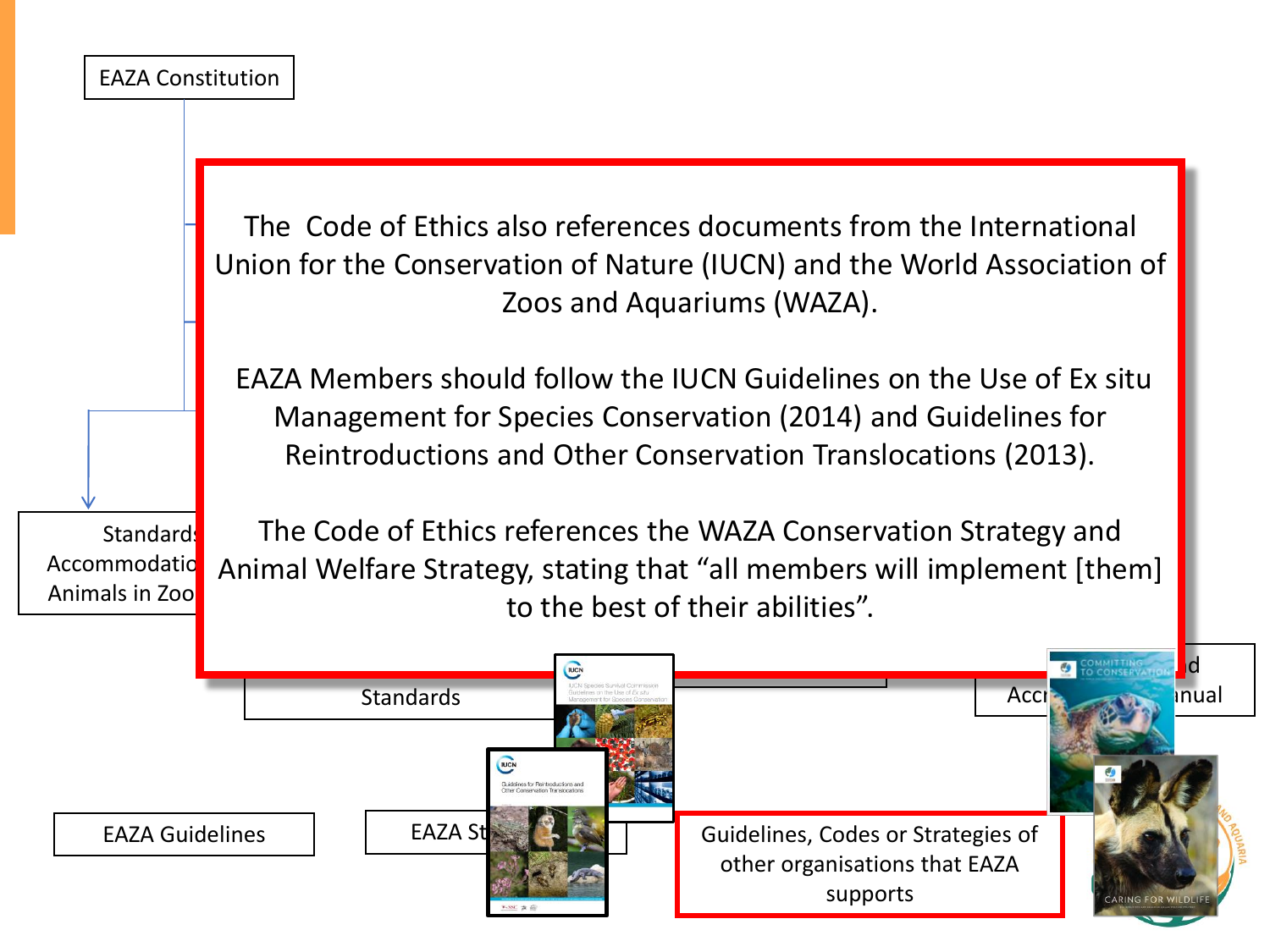



EAZA Guidelines | | EAZA Statements | | Guidelines, Codes or Strategies of other organisations that EAZA supports

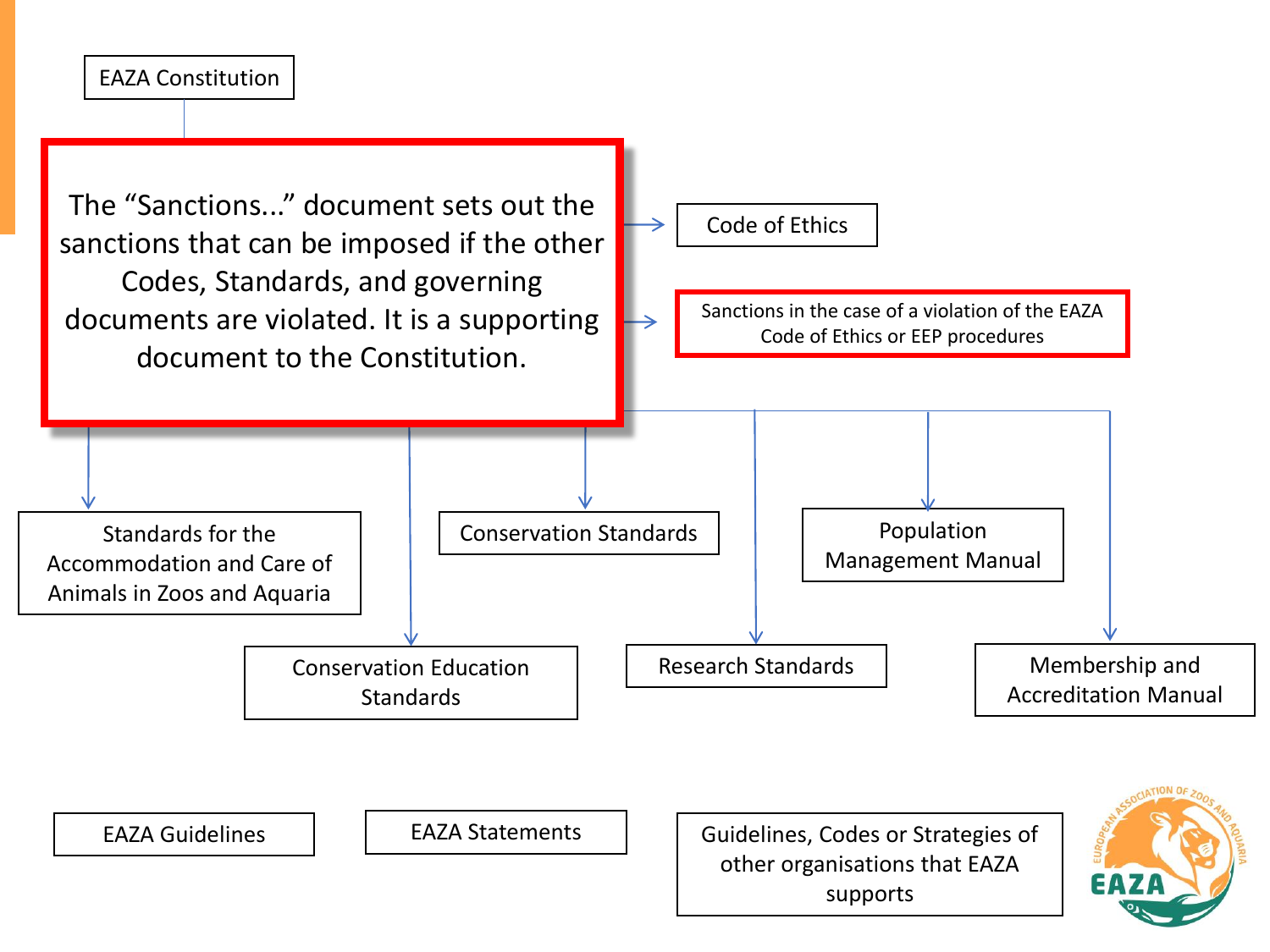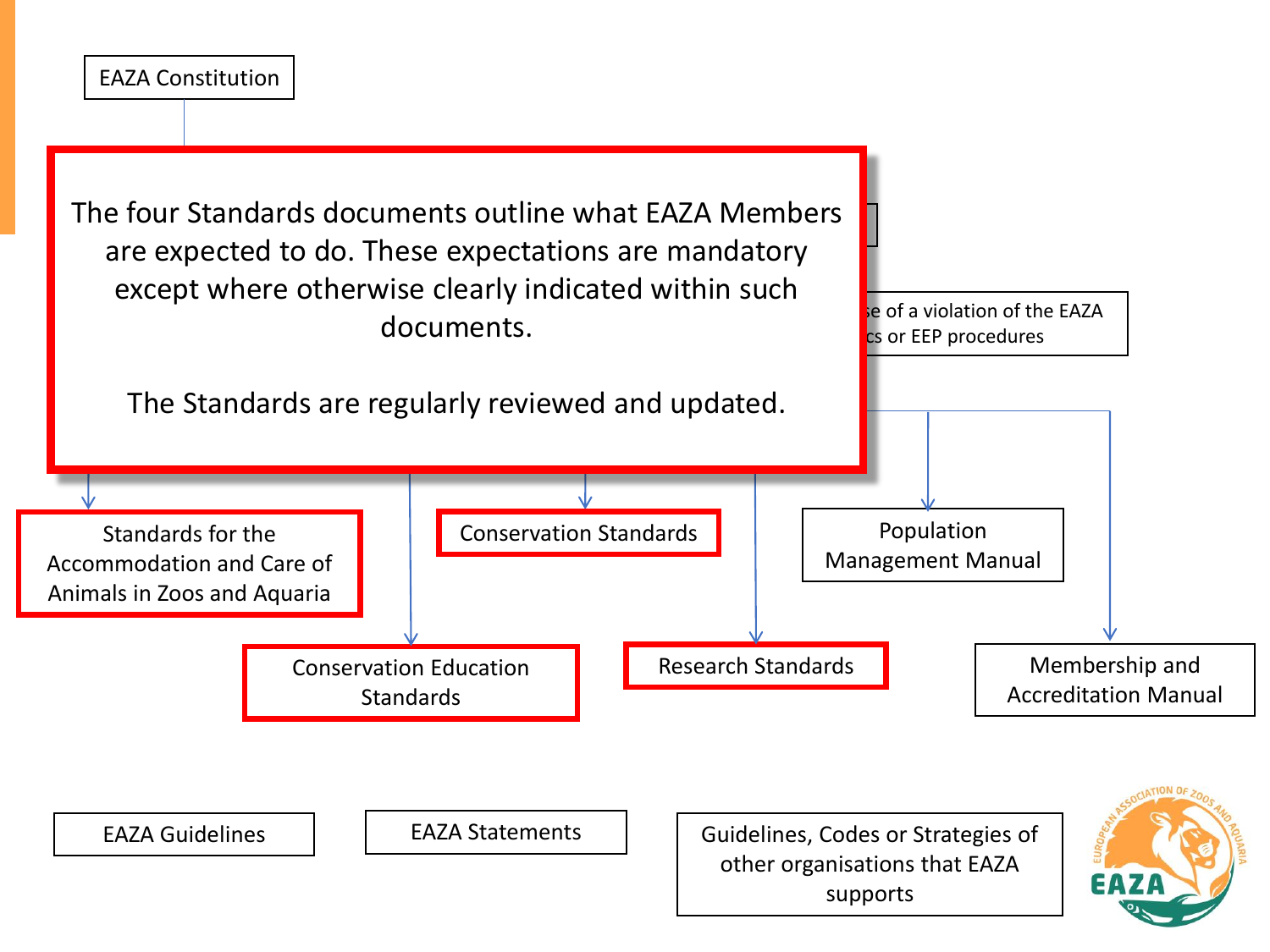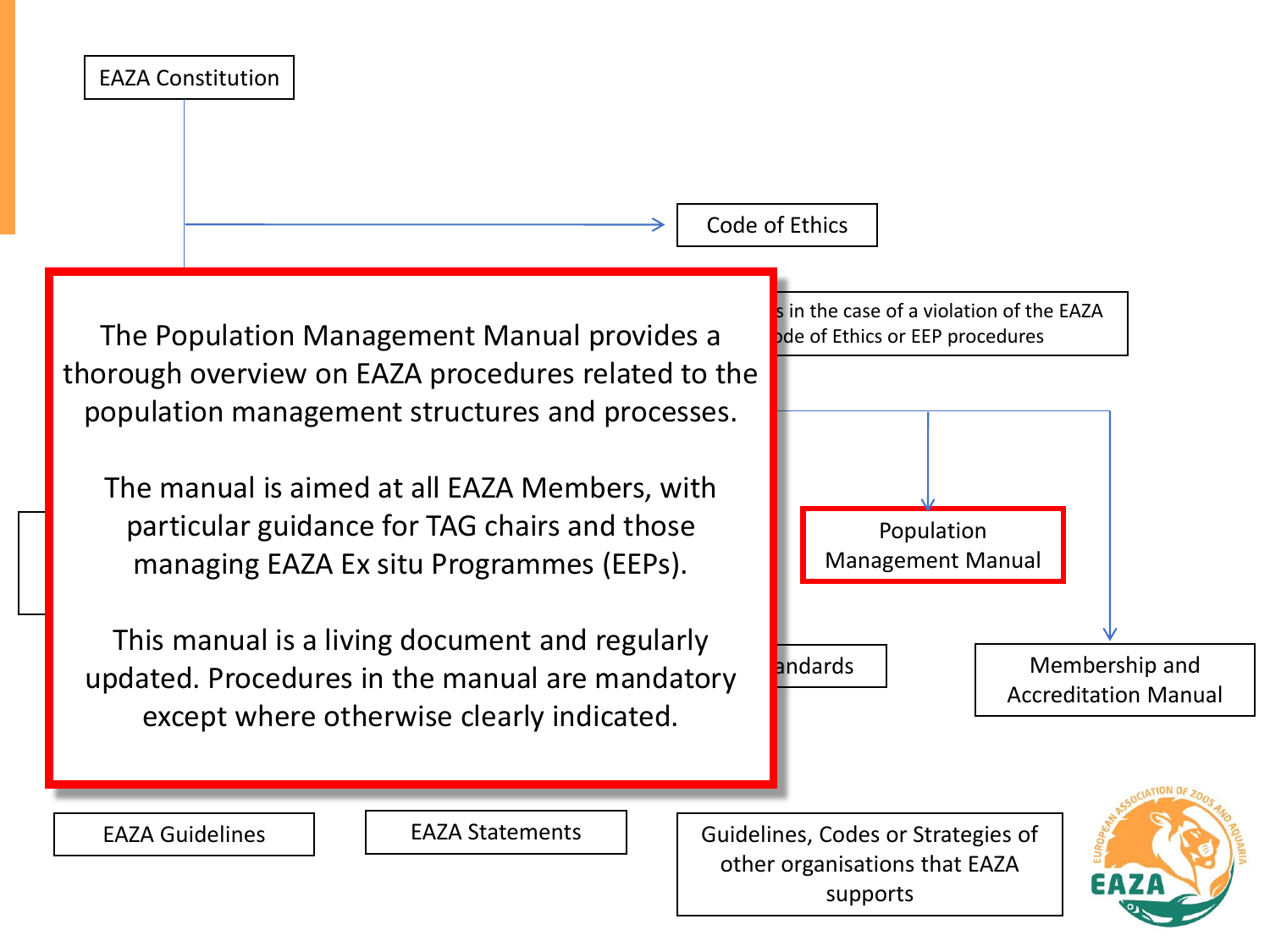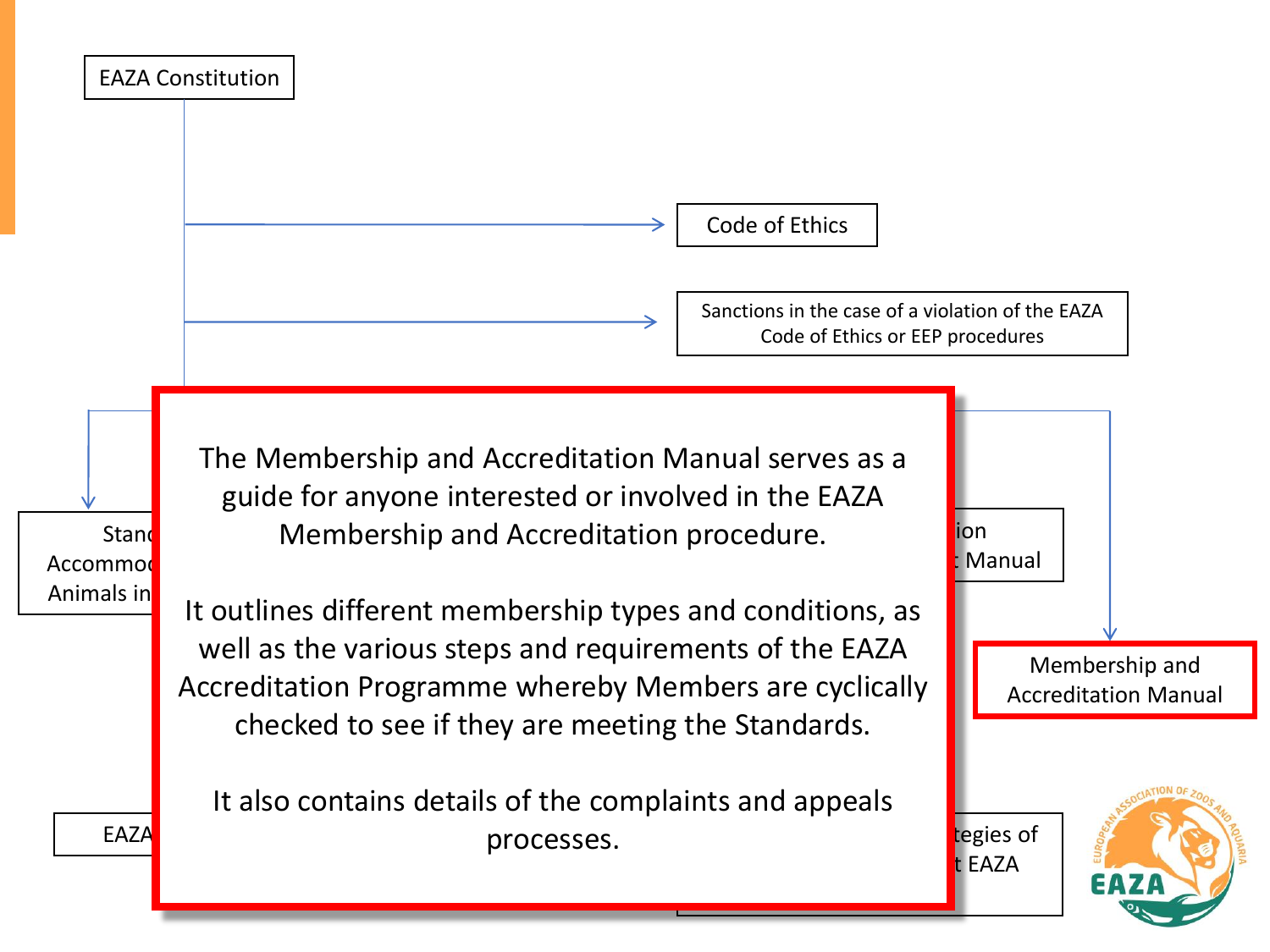|           | <b>EAZA Constitution</b>                                                                                                                                                                                                                                                                |                                                                                                                                                                      |                |  |                  |  |                                         |               |  |  |  |
|-----------|-----------------------------------------------------------------------------------------------------------------------------------------------------------------------------------------------------------------------------------------------------------------------------------------|----------------------------------------------------------------------------------------------------------------------------------------------------------------------|----------------|--|------------------|--|-----------------------------------------|---------------|--|--|--|
|           |                                                                                                                                                                                                                                                                                         |                                                                                                                                                                      |                |  |                  |  |                                         |               |  |  |  |
|           |                                                                                                                                                                                                                                                                                         | EAZA produces Guidelines documents that members are strongly encouraged to<br>follow. In some cases it is likely that guidelines will be incorporated into Standards | in the future. |  |                  |  |                                         |               |  |  |  |
| Acd<br>An | For example, there are:<br>EAZA Guidelines on the definition of a direct contribution to conservation (2015)<br>A variety of EAZA Best Practice Guidelines that support the Standards for<br>Accommodation and Care of Animals in Zoos and Aquaria with species specific<br>information |                                                                                                                                                                      |                |  |                  |  |                                         |               |  |  |  |
|           | Cons<br><b>EAZA Guidelines</b>                                                                                                                                                                                                                                                          |                                                                                                                                                                      |                |  | <b>ZOO RASEI</b> |  | EAZA Falconiformes and Strigiformes TAO | and<br>Manual |  |  |  |
|           |                                                                                                                                                                                                                                                                                         |                                                                                                                                                                      |                |  | supports         |  |                                         |               |  |  |  |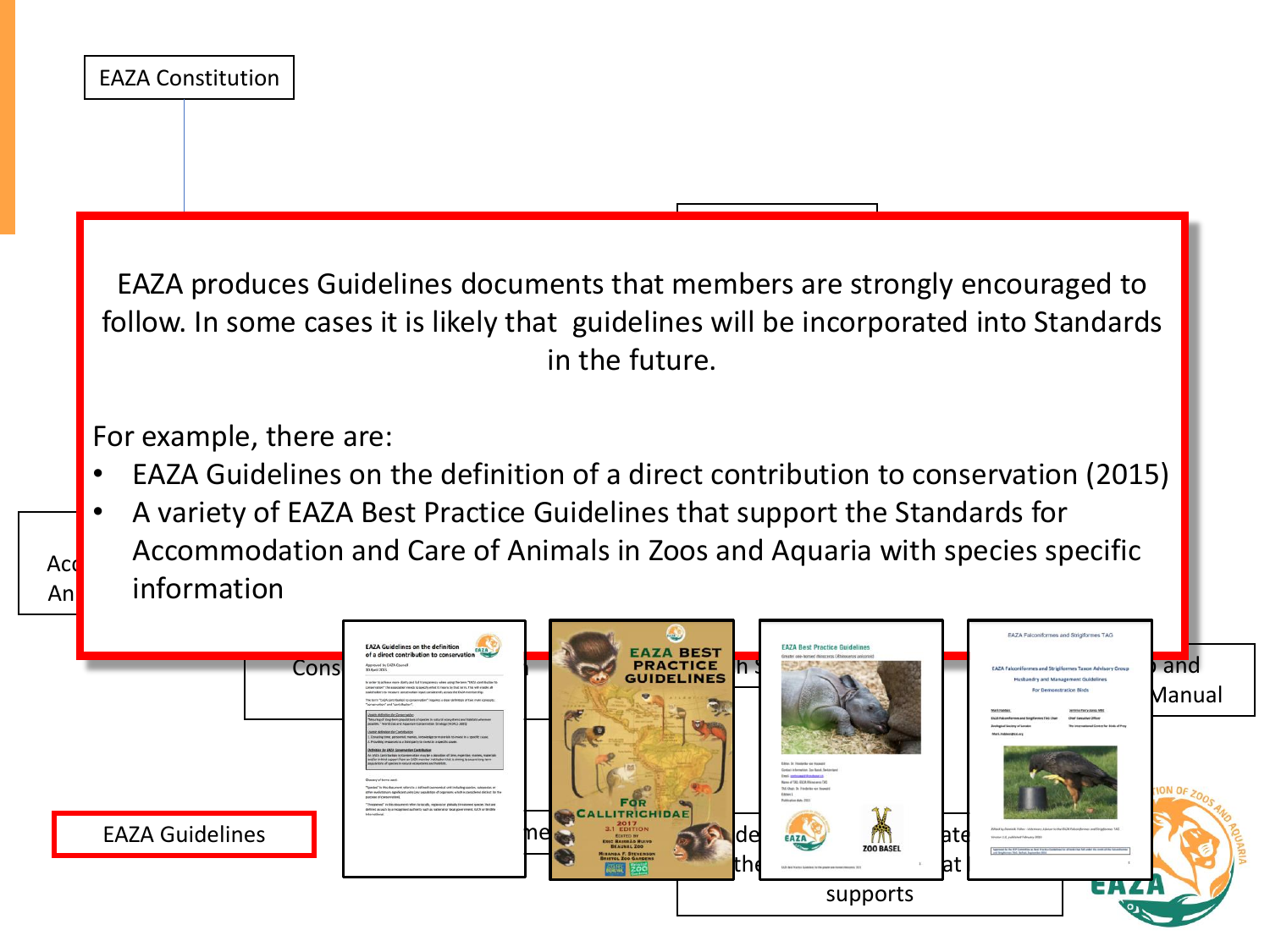